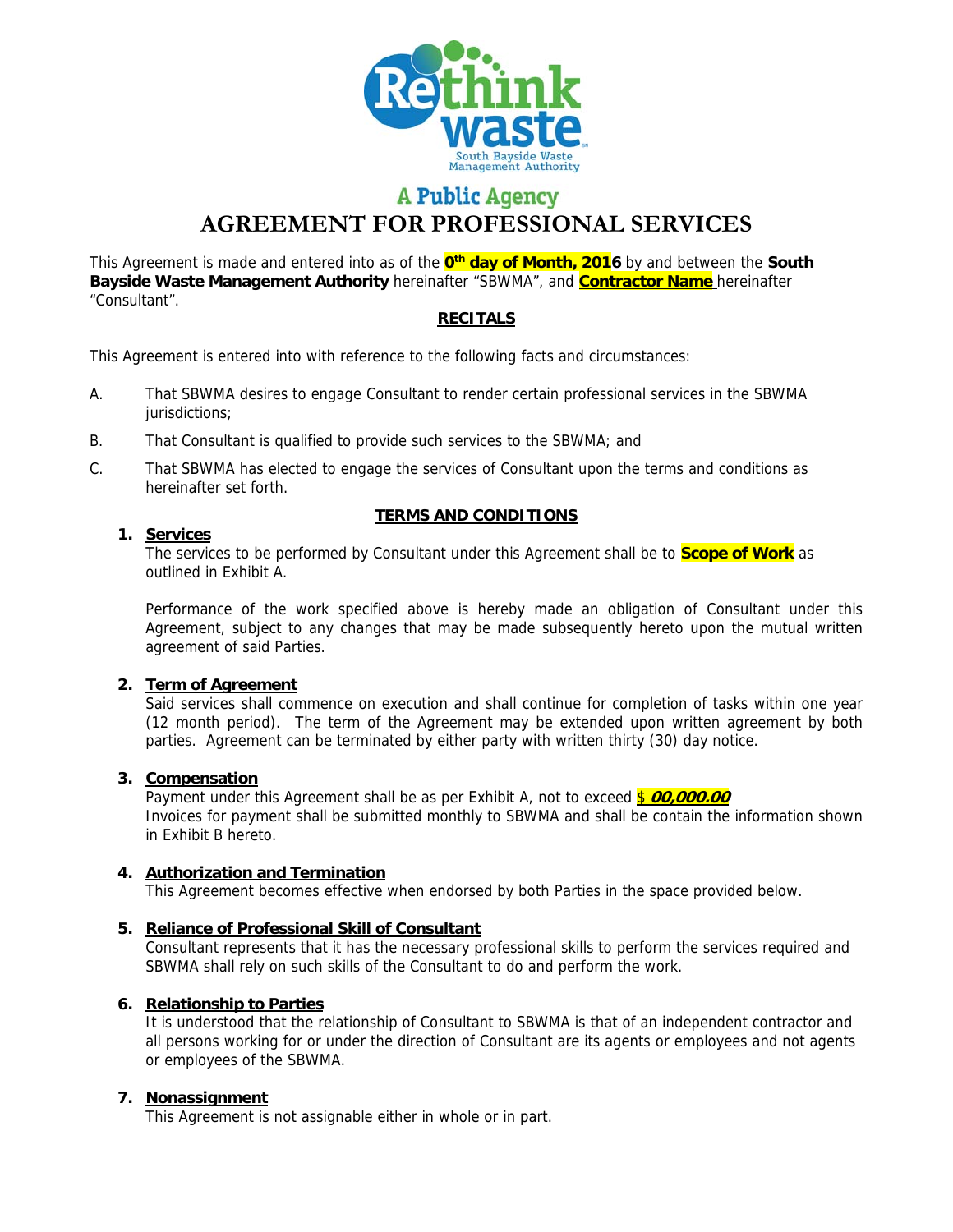#### **8. Amendments**

This Agreement may be amended or modified only by written agreement signed by both Parties.

#### **9. Validity**

The invalidity, in whole or in part, of any provisions of this Agreement shall not void or affect the validity of any other provisions of this Agreement.

#### **10. Government Law/Litigation**

This Agreement shall be governed by the laws of the State of California and any suit or action initiated by either party shall be brought in the County of San Mateo, California. In the event of litigation between the Parties hereto over the terms or performance of this agreement the prevailing party shall be entitled to reasonable attorneys fees and costs..

#### **11. Mediation**

Should any dispute arise out of this Agreement, the Parties shall meet in mediation and attempt to reach a resolution with the assistance of a mutually acceptable mediator. Neither Party shall be permitted to file legal action without first meeting in mediation and making a good faith attempt to reach a mediated resolution. The costs of the mediator, if any, shall be paid equally by the Parties. If a mediated settlement is reached, neither Party shall be deemed the prevailing party for purposes of the settlement, and each Party shall bear its own legal costs. Mediation shall occur within 30 days of notice by either party, and if it does not occur within that period of time a legal action shall be permitted to be filed.

#### **12. Entire Agreement**

This Agreement, including Exhibit A, comprises the entire Agreement.

#### **13. Indemnity**

Consultant shall defend, indemnify and hold SBWMA and its officers, employees and agents harmless from any and all claims, damages, losses and expenses related to or as a result of intentional or negligent acts for which Consultant or its agents and employees are responsible.

#### **14. Insurance**

Consultant shall not commence work under this Agreement until all insurance required under this Paragraph has been obtained. Consultant shall furnish SBWMA with certificates of insurance evidencing the required coverage. The insurance shall be with a carrier that is licensed and in good standing in the State of California, and has an A.M. Best Co. rating of A/5 or better. The SBWMA will be named as additional insured in the policy. These certificates shall specify or be endorsed to provide that thirty (30) days notice must be given, in writing, to the SBWMA office of any pending change in the limits of liability or of any cancellation or modification of the policy.

#### **a. Worker's Compensation and Employer's Liability Insurance**

Consultant shall have in effect during the entire life of this Agreement Worker's Compensation and Employer's Liability Insurance providing full statutory coverage. In signing this Agreement, Consultant makes the following certification, required by Section 1861 of the California Labor Code:

I am aware of the provisions of Section 37900 of the California Labor Code which require every employer to be insured against liability for worker's compensation or to undertake self-insurance in accordance with the provisions of the Code, and I will comply with such provisions before commencing the performance of the work of this Agreement.

#### **b. Liability Insurance**

Consultant shall take out and maintain during the life of this Agreement such bodily injury and property damage liability insurance as shall insure the Consultant and SBWMA, its employees,

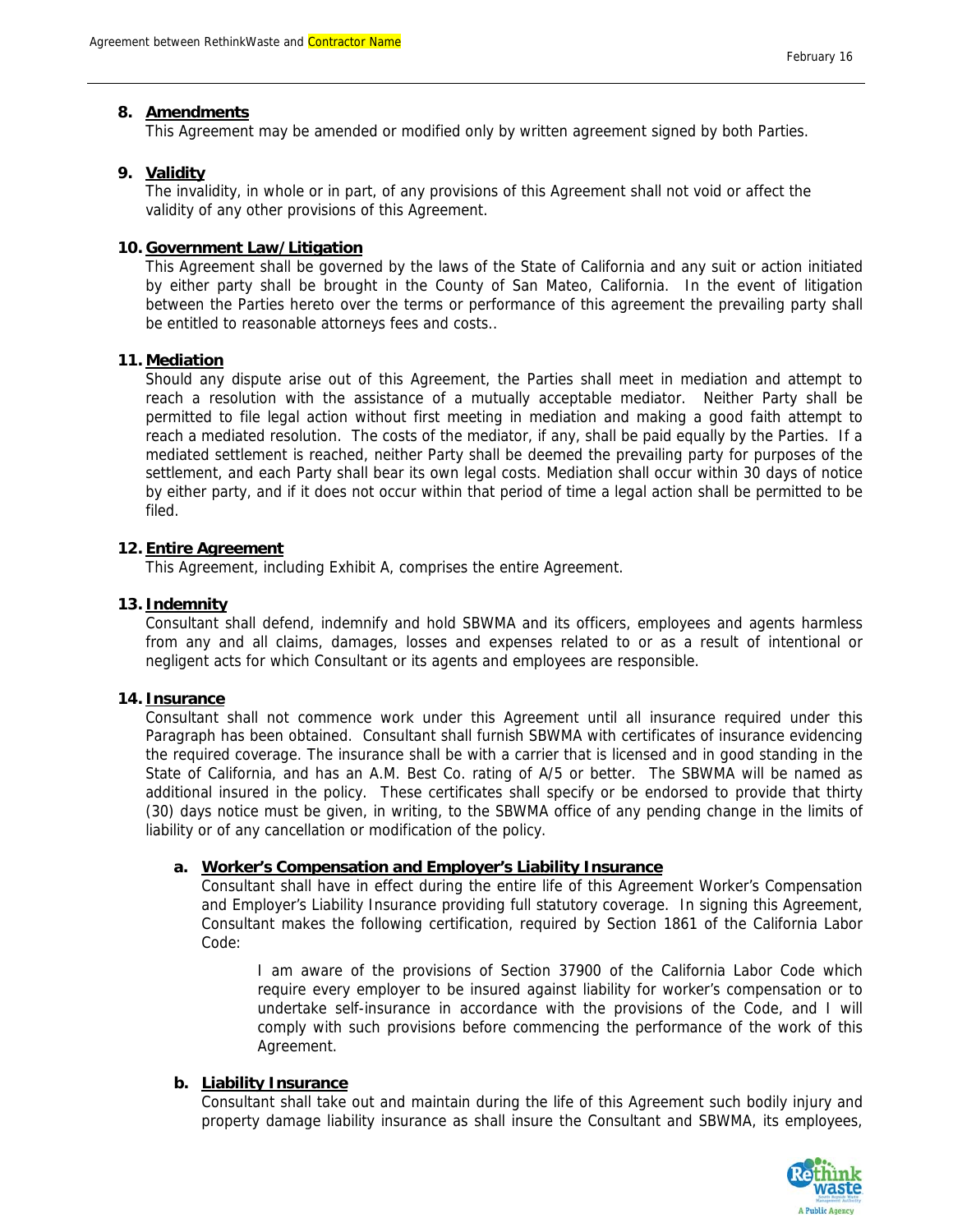officers and member entities while performing work covered by this Agreement from any and all claims for damages for bodily injury, including accidental death, as well as any and all claims due to consultant's negligence or willful misconduct for property damage which may arise from Consultant's work under this Agreement, whether such work be by Consultant or by any subcontractor or by anyone directly or indirectly employed by either of them. The amounts of such insurance shall be One Million and no/100 Dollars (\$1,000,000.00) combined single limit bodily injury and property damage for each occurrence.

#### **15. Notice**

All notices required by this Agreement shall be given to SBWMA and Consultant in writing, by email or by first class mail, postage prepaid, addressed as follows:

| <b>SBWMA:</b> | South Bayside Waste Management Authority<br>610 Elm Street, Suite 202<br>San Carlos, CA 94070<br>Phone: (650) 802-3500<br>$(650)$ 802-3501<br>Fax: |  |
|---------------|----------------------------------------------------------------------------------------------------------------------------------------------------|--|
| Consultant:   | <b>Contractor</b>                                                                                                                                  |  |
|               | Contact                                                                                                                                            |  |
|               | <b>Address</b>                                                                                                                                     |  |
|               | Phone:                                                                                                                                             |  |

FAX:

**IN WITNESS WHEREOF,** the Parties hereto have caused this Agreement to be executed on the date first written by their respective officers duly authorized in that behalf.

| <b>SBWMA</b>                                                                                                                   |  |
|--------------------------------------------------------------------------------------------------------------------------------|--|
| <b>SBWMA</b>                                                                                                                   |  |
| <b>APPROVED AS TO FORM:</b><br><u> 1989 - Johann Barn, amerikansk politiker (d. 1989)</u><br>Robert J. Lanzone, SBWMA ATTORNEY |  |
| <b>CONSULTANT:</b><br>Name, Title                                                                                              |  |
| <b>NOTICE TO PROCEED</b><br>Cyndi Urman, Board Secretary                                                                       |  |